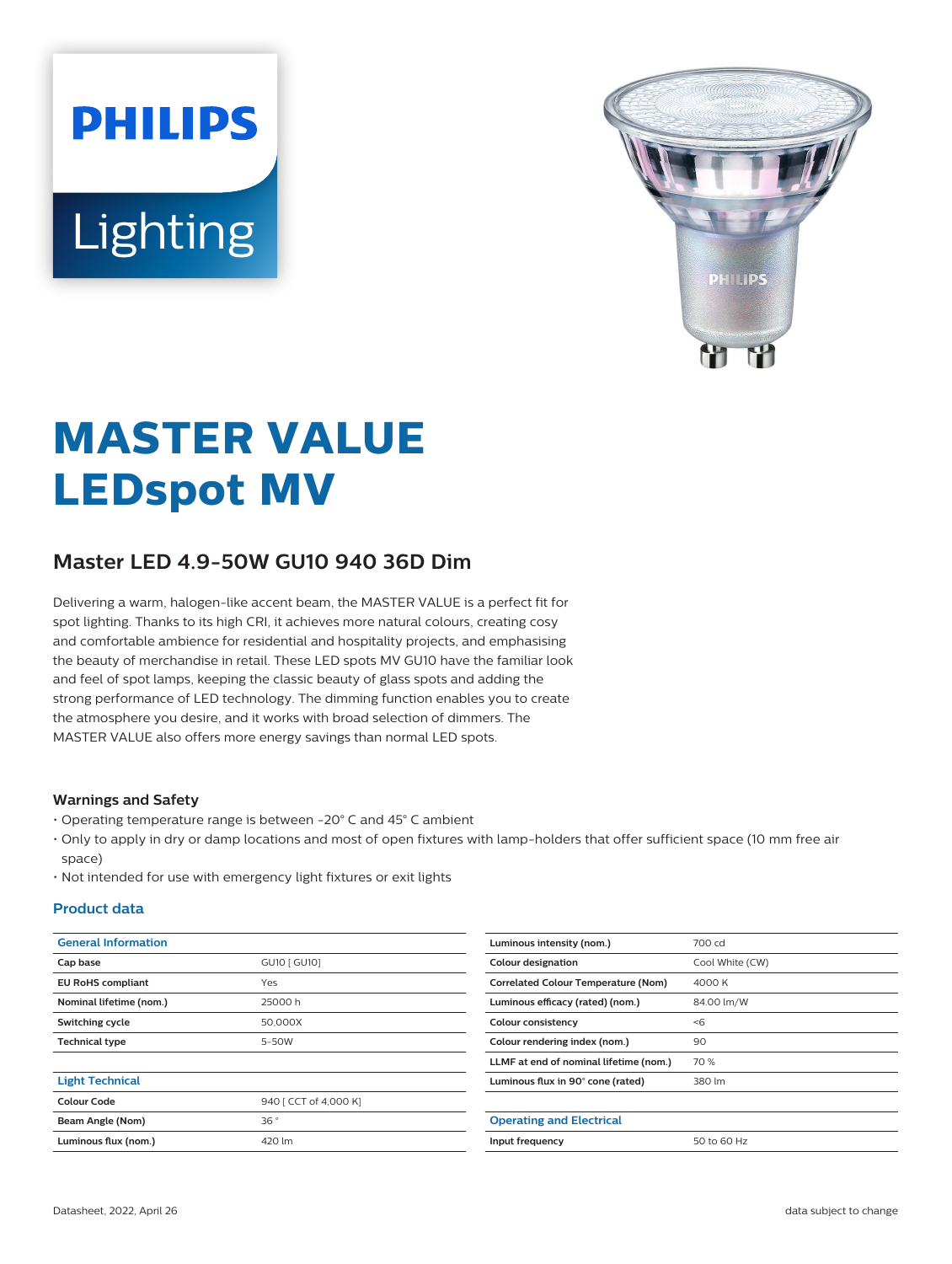### **MASTER VALUE LEDspot MV**

| Power (Rated) (Nom)              | 5 W                 |
|----------------------------------|---------------------|
| Lamp current (nom.)              | 27 mA               |
| Wattage equivalent               | 50 W                |
| Starting time (nom.)             | 0.5s                |
| Warm-up time to 60% light (nom.) | 0.5s                |
| Power factor (nom.)              | 0.8                 |
| Voltage (Nom)                    | 220-240 V           |
|                                  |                     |
| <b>Temperature</b>               |                     |
| T-Case maximum (nom.)            | 80 °C               |
|                                  |                     |
| <b>Controls and Dimming</b>      |                     |
| Dimmable                         | Yes                 |
|                                  |                     |
| <b>Mechanical and Housing</b>    |                     |
| <b>Bulb shape</b>                | PAR16 [ PAR 2 inch] |

| <b>Approval and Application</b>    |                                     |  |
|------------------------------------|-------------------------------------|--|
| Suitable for accent lighting       | Yes                                 |  |
| Energy consumption kWh/1,000 hours | 5 kWh                               |  |
|                                    |                                     |  |
| <b>Product Data</b>                |                                     |  |
| Full product code                  | 871869675594500                     |  |
| Order product name                 | Master LED 4.9-50W GU10 940 36D Dim |  |
| EAN/UPC - product                  | 8718696755945                       |  |
| Order code                         | 75594500                            |  |
| SAP numerator - quantity per pack  | 1                                   |  |
| Numerator - packs per outer box    | 10                                  |  |
| <b>SAP material</b>                | 929001349008                        |  |
| SAP net weight (piece)             | $0.038$ kg                          |  |

#### **Dimensional drawing**



**Master LED 4.9-50W GU10 940 36D Dim**

#### **Photometric data**



| Product                             |       |       |  |
|-------------------------------------|-------|-------|--|
| Master LED 4.9-50W GU10 940 36D Dim | 50 mm | 54 mm |  |



**Accent Lighting Spots**

CalcuLuX Photometrics 4.5 Philips Lighting B.V. Page: 1/1

**Spectral Power Distribution Colour**